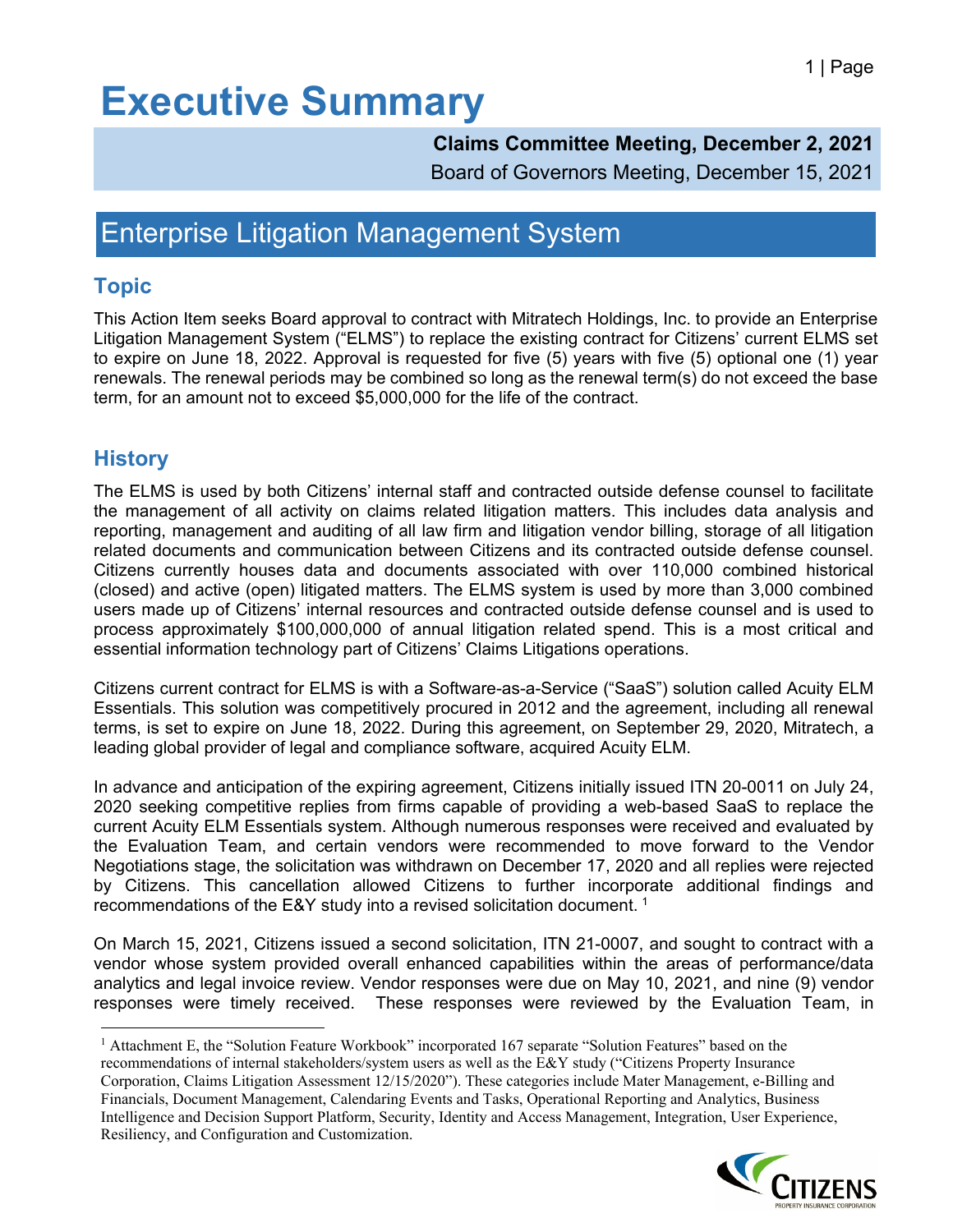#### **Claims Committee Meeting, December 2, 2021**

Board of Governors Meeting, December 15, 2021

accordance with s.287.057, F.S., who on June 9, 2021, decided three (3) vendors: Mitratech Holdings, Inc., Litify, Inc., and LexisNexis were the vendors within the "competitive range" to advance to the Negotiation phase of the ITN. Citizens, through its Negotiation Team and other various internal stakeholders and subject matter experts, conducted numerous vendor/system demonstrations and negotiations with the three selected vendors.

An extensive amount of Citizens effort and attention went into this second ITN. Nine (9) vendors initially submitted Competitive Sealed Replies for the Evaluation Team to review. The ten (10) member Evaluation Team carefully reviewed each reply and individually scored each vendor based on the following objective categories: Feature Categories; Qualifications and Experience; Training and Support; Implementation and Transition; Optional Products and Services; and Price. Based on the compilation of the Evaluation Team's objective scoring, the team selected the top three (3) Vendors to advance into the "competitive range" for the Negotiation Phase.

The four (4) member Negotiation Team then met in either open public or "shaded" public meetings from June 21, 2021 until their October 21, 2021 Public Award Meeting. The Negotiation Team met forty-one  $(41)$  times.<sup>[2](#page-1-0)</sup> In addition to these meetings, many more hours of individual time and effort was spent preparing and reviewing by the Negotiators and twenty (20) Subject Matter Experts, which included representatives from Claims, Legal, Vendor Management and Purchasing, and IT (including IT security). Each assisted or contributed to the ultimate determination by the Negotiation Team of which vendor represents the best value solution for Citizens.

Based on the resulting demonstrations and negotiations, the Negotiation Team met in a public meeting on October 21, 2021 and made their best value determination in accordance with s. 287.057, F.S. The Negotiation Team consisted of Elaina Paskalakis, V.P. - Claims Litigation, Steven Woods, Director - Assistant General Counsel Claims & Litigation, Chris Jobczynski, Director - Enterprise Architecture & Strategy, and Stephen Guth, V.P. - Enterprise Services. Also in attendance were numerous Subject Matter Experts from multiple departments throughout the organization. The Board of Governors Observer, Scott Thomas, was also kept informed and involved throughout this process. Additionally, Citizens' Office of Internal Audit provided continuous oversight throughout the ITN process. The Negotiation Team conducted their analysis based upon the criteria set forth in Section 3.9 of the ITN and examined quality, design, workmanship, and price, among other factors in making their determination.

As one of the four (4) designated Negotiators, Elaina Paskalakis was selected as a Negotiator due to her extensive experience and expertise overseeing the business unit, Claims Litigation, that will serve as primary users of the ELMS. Incorporating the requirements of Section 3.9 of the ITN into her analysis, it was determined that although LexisNexis proposed a product that appeared to meet many of Citizens' needs, there were significant data and file size limitations with their solution which would have prohibited the vendor from meeting the overall requirements of Citizens. This view of LexisNexis was shared by the entire Negotiation Team. Litify, Inc. was recognized as offering a "top-notch, very sophisticated platform" that functionally met Citizens' needs and had the advantage of easy configuration because of its Salesforce platform. However, concerns were raised regarding Litify, Inc.'s primary experience as a system utilized by law firms to manage internal law firm functions and lack of specific experience in enterprise litigation management for an internal legal function to manage outside counsel. Citing a "lessons learned" document resulting from the 2011 ELMS solicitation, additional concerns were raised

<span id="page-1-0"></span> $2$  Including the development and editing of this second solicitation ITN, over sixty Team (60) meetings were conducted.

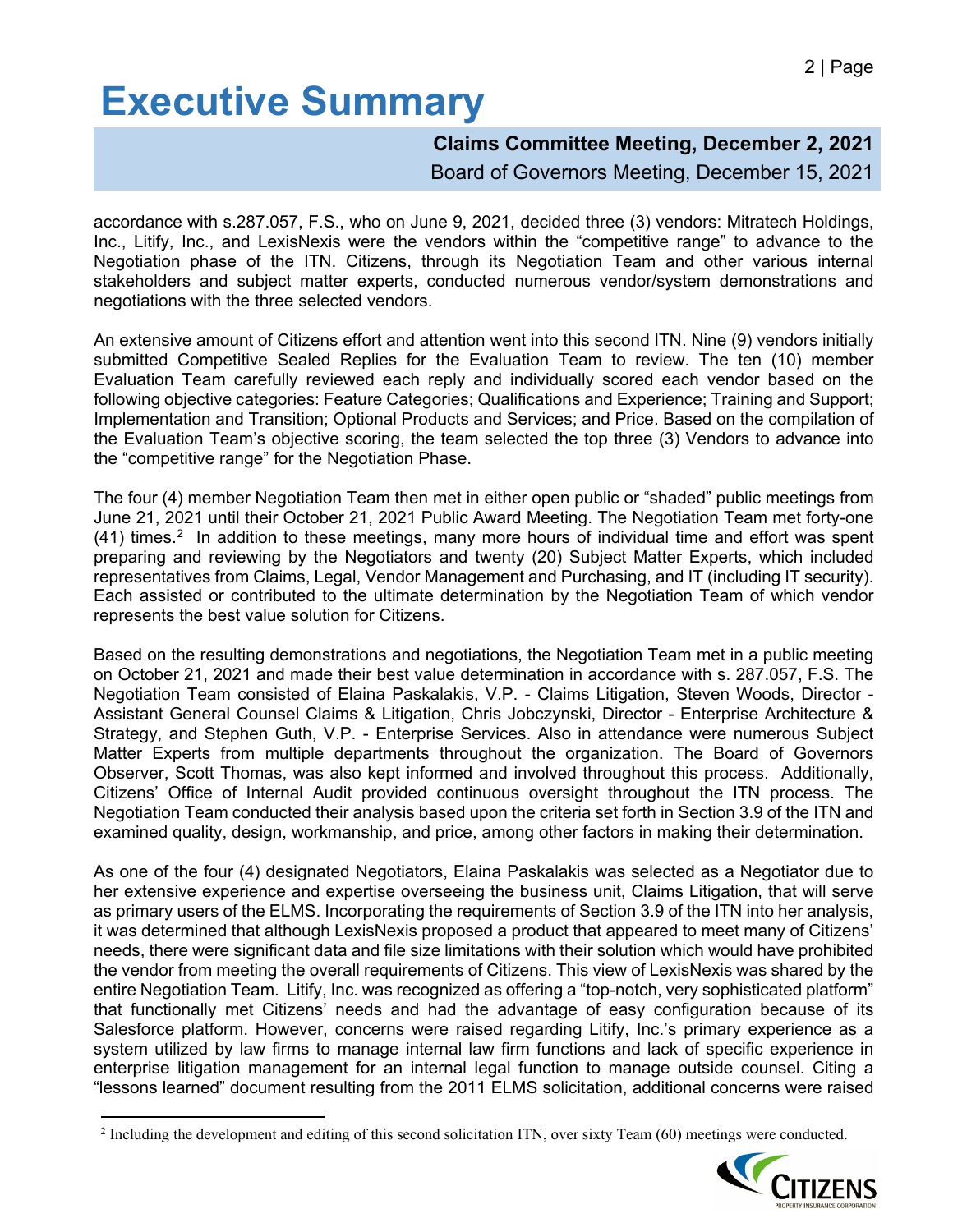### **Claims Committee Meeting, December 2, 2021**

Board of Governors Meeting, December 15, 2021

regarding building a system and the risk of engagement with a vendor lacking specific experience in the internal operations of an insurer similar to Citizens. Concerns were also raised regarding the depth of the data conversion process proposed under the Litify, Inc. solution which would have required extensive involvement from Citizens and would not have allowed for direct transfer of historical/pending data from the incumbent vendor to Litify, Inc. Litify, Inc.'s solution also required a much larger financial investment, including an implementation fee that was ten (10) times higher than that proposed by Mitratech Holdings, Inc., and would have ultimately cost nearly three (3) times more than the incumbent vendor over the life of the proposed agreement.<sup>[3](#page-2-0)</sup> The Mitratech Holdings, Inc. solution was identified as having the advantage of vast experience within the ELMS space, specific to the insurance industry and needs of Citizens. The new system proposed by Mitratech Holdings, Inc. would provide for a significant upgrade from the current system. Additionally, the recommended vendor would be solely responsible for converting data over to the new platform, without the need for substantial Citizens or  $3<sup>rd</sup>$  party involvement.

The next Negotiation Team member, Steven Woods, manages Citizens' in-house attorneys within the Claims and Litigation Legal Services division and the Claims Legal Billing reviewers who perform compliance review of all litigation related invoices processed through the ELMS system. Additionally, Steven brings many years of experience in insurance litigation and management of litigation counsel in both the private sector and in-house. After going through the solicitation review and negotiation process, Steven's best value determination was grounded in the product and services in relationship to price. His view of both Litify, Inc. and Mitratech Holdings, Inc., was that both solutions were very positive and of excellent quality and design. With regard to implementation, Mitratech Holdings, Inc. seemed to offer less risk, while the effort for Citizens was quite large for the Litify, Inc. system. In terms of invoice review functionality, both systems were able to meet Citizens' needs; however, Litify would require more configuration. Lastly, it was noted that there was a sizable cost difference between the two solutions.

As the system architecture expert from Citizens, Chris Jobczynski recognized that both solutions used modern technology and are hosted in the cloud. Both systems were identified as sufficient in terms of meeting the needs of Citizens, with Litify, Inc. holding an edge on configurability and flexibility. The implementation effort and cost required for Litify, Inc. provided for a sizable price difference and also required a significantly larger number of Citizens resources, when compared to Mitratech Holdings, Inc. Of specific concern with the Litify, Inc. solution was that Citizens would be one of the first, if not the first, insurance company to implement this system to manage outside counsel, while Mitratech Holdings, Inc. provided a more pure ELMS SAAS solution for an insurer like Citizens.

Lastly, Stephen Guth provided the Negotiation Team with vast vendor management experience. He noted that the ITN process was purposefully extensive in both time and effort, providing for the methodical and thorough examination of the proposed solutions so as to identify the best value solution for Citizens. Stephen indicated that while Litify, Inc. was a highly configurable product that has many features for a law firm to manage itself and that could be configured with the help of a sophisticated implementer such as CGI (the implementation vendor for Litify, Inc.) for a legal department to manage outside counsel, the Mitratech Holdings, Inc. product was "laser focused" on matter management in the context of an internal legal department managing outside counsel. The robust and specific functionality of the Mitratech Holdings, Inc. product and the price difference between both solutions were cited by Stephen as significant factors in his determination of best value.

<span id="page-2-0"></span><sup>&</sup>lt;sup>3</sup> At \$4,687,590, the Mitratech solution is 38% of the price of the Litify solution at \$12,332,277.

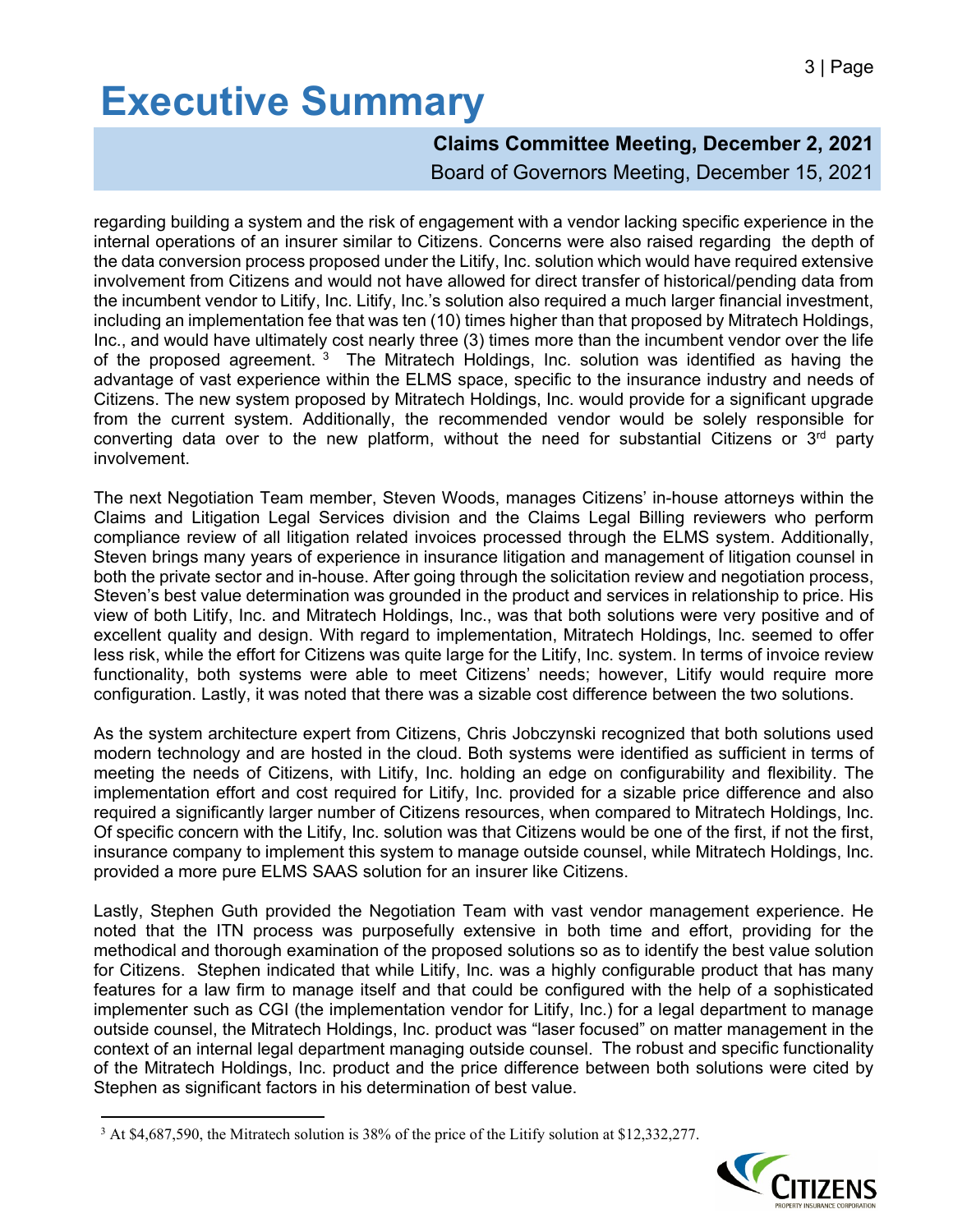**Claims Committee Meeting, December 2, 2021** Board of Governors Meeting, December 15, 2021

The negotiation process also included multiple customer reference contact calls. For Mitratech Holdings, Inc., the references indicated that both customers saw great value by utilizing the proposed solution for management of outside counsel by their internal legal function. The references provided by Litify, Inc. each advised that they saw significant value in the functionality and extensibility of the Litify solution in using the solicitation to manage internal matters. While Litify, Inc. provided references from a large economic development bank and Florida-based law firm, Mitratech Holdings, Inc. provided a reference from a Florida-based Property & Casualty carrier and a healthcare company.

The year one pricing for Mitratech Holdings, Inc. is \$634,700 (including implementation) with an annual fee starting at \$409,700 projected for year 2, escalating to \$503,879 for year 10. The total 10-year pricing is estimated at \$4,687,590. The pricing put forth by Mitratech Holdings, Inc. represents a discount from the pricing currently in effect for the older/existing Acuity Essentials ELM system currently utilized by Citizens. While both vendors provided either potentially viable or currently viable solutions that satisfied the stated goals identified in the ITN, there was a considerable price difference between the two solutions. Mitratech Holdings, Inc. provided a pricing estimate where Citizens would receive a significantly enhanced version of the existing product currently utilized by Citizens, but at a lower cost than the pricing now in effect. The Litify, Inc. product price that was nearly three times higher, both in terms of implementation/conversion costs and ongoing license/usage fees, than the Acuity ELMS Essentials solution put forth by Mitratech Holdings, Inc. The Negotiation Team, based on the ability to deliver an enhanced product that meets the needs identified in the ITN, broad experience as an ELMS vendor, ease of data migration/implementation in terms of both cost and effort required by Citizens' staff, and a significant cost savings, unanimously recommended that Citizens award this contract for ELMS to Mitratech Holdings, Inc.

Citizens' Office of Internal Audit issued Advisory Memorandum 2021-MAS-03 following the Notice to Award. This concluded "the benefits of a new system are expected to enhance strategy, reporting capabilities, drive performance by identifying emerging trends and communicating claims review results and training opportunities." [4](#page-3-0)

#### **Recommendation**

The recommendation is listed in the attached Action Item.

<span id="page-3-0"></span><sup>4</sup> Advisory Memorandum, 2021-MAS-03, Claims Litigation Management System Procurement. Citizens OIA.

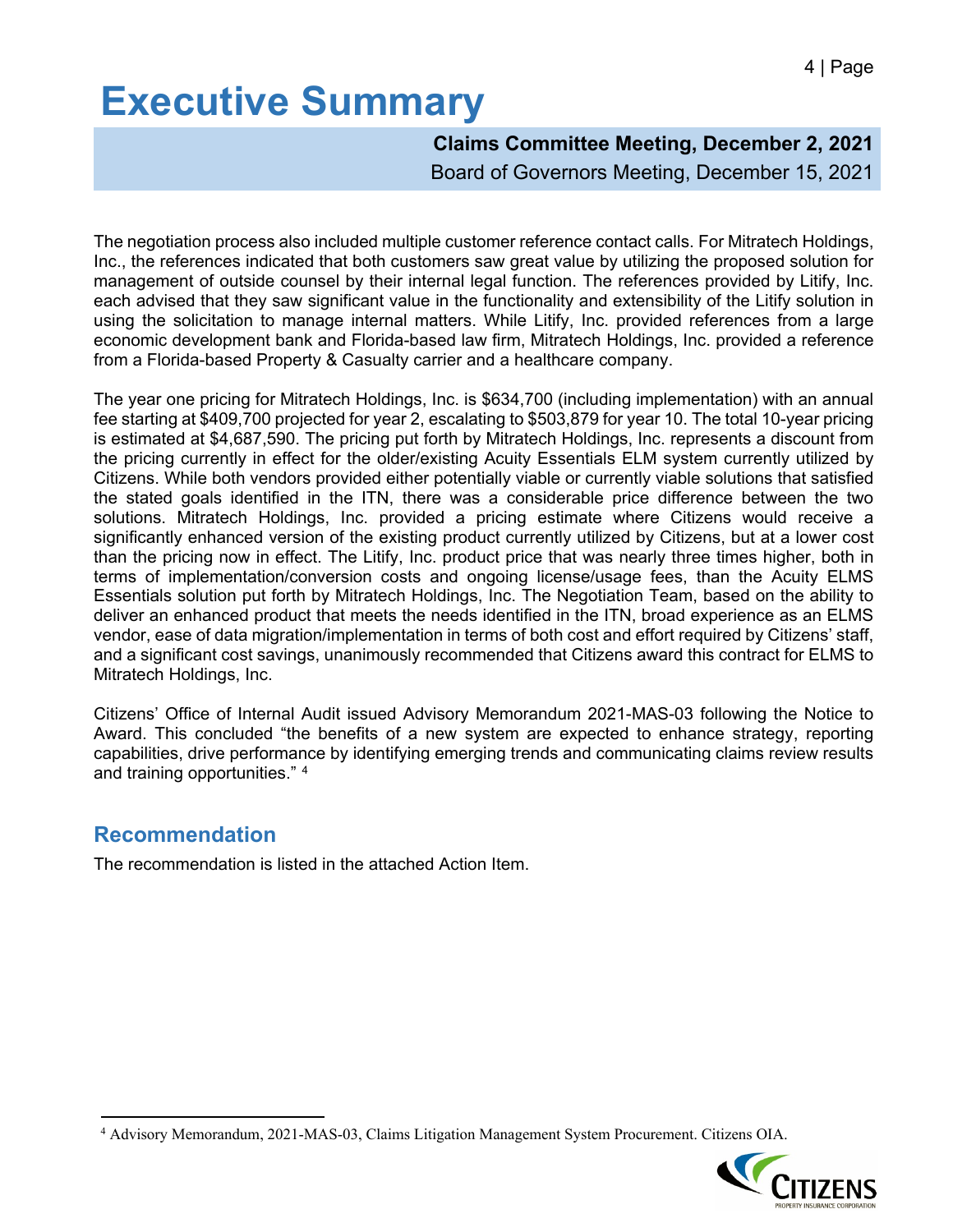**Claims Committee Meeting, December 2, 2021** Board of Governors Meeting, December 15, 2021

## **Enterprise Litigation Management System**

| $\boxtimes$ ACTION ITEM   | □ CONSENT ITEM                       |
|---------------------------|--------------------------------------|
| $\boxtimes$ New Contract  | $\Box$ Contract Amendment            |
| $\Box$ Contract Amendment | $\Box$ Existing Contract Extension   |
| $\Box$ Other              | □ Existing Contract Additional Spend |
|                           | $\Box$ Previous Board Approval       |
|                           | $\Box$ Other                         |
|                           |                                      |

Action Items: Items requiring detailed explanation to the Board. When a requested action item is a day-to-day operational item or unanimously passed through committee it may be moved forward to the board on the Consent Index.

☐ **Move forward as Consent**: This Action item is a day-to-day operational item, unanimously passed through committee or qualifies to be moved forward on the Consent Index.

**Consent Items**: Items not requiring detailed explanation to the Board of Governors. Consent items are contract extensions, amendments or additional spending authorities for items previously approved by the Board.

| <b>Item Description</b>   | Enterprise Litigation Management System, ITN 21-0007                                                                                                                                                                                                                                                                                                                                                                                                                                                                                                                                                                                                                                                                                                      |
|---------------------------|-----------------------------------------------------------------------------------------------------------------------------------------------------------------------------------------------------------------------------------------------------------------------------------------------------------------------------------------------------------------------------------------------------------------------------------------------------------------------------------------------------------------------------------------------------------------------------------------------------------------------------------------------------------------------------------------------------------------------------------------------------------|
| <b>Purpose/Scope</b>      | This Action Item seeks Board approval to contract with Mitratech Holdings, Inc. to<br>provide an Enterprise Litigation Management System, Acuity ELM Essentials, to<br>replace the existing contract for Enterprise Litigation Management Solutions set<br>to expire on June 18, 2022. The Enterprise Litigation Management System is used<br>by both Citizens' internal staff and contracted outside defense counsel to facilitate<br>the management of all activity on claims related legal matters, including: data<br>analysis and reporting, management and auditing of all law firm and litigation<br>vendor billing, storage of all litigation related documents and communication<br>between Citizens and its contracted outside defense counsel. |
| <b>Contract ID</b>        | <b>Enterprise Litigation Management System</b><br><b>ITN 21-0007</b><br>Acuity ELM Essentials provided by Mitratech Holdings, Inc.                                                                                                                                                                                                                                                                                                                                                                                                                                                                                                                                                                                                                        |
|                           |                                                                                                                                                                                                                                                                                                                                                                                                                                                                                                                                                                                                                                                                                                                                                           |
| <b>Budgeted Item</b>      | ⊠Yes                                                                                                                                                                                                                                                                                                                                                                                                                                                                                                                                                                                                                                                                                                                                                      |
|                           | $\square$ No                                                                                                                                                                                                                                                                                                                                                                                                                                                                                                                                                                                                                                                                                                                                              |
|                           |                                                                                                                                                                                                                                                                                                                                                                                                                                                                                                                                                                                                                                                                                                                                                           |
| <b>Procurement Method</b> | Citizens issued ITN 21-0007 for Enterprise Litigation Management System on<br>March 15, 2021. Vendor responses were due on May 10, 2021 and nine (9)<br>vendor responses were timely submitted. These responses were reviewed by an<br>Evaluation Committee, who on June 9, 2021, and in accordance with s. 287.057,<br>F.S., recommended that three (3) vendors were in the competitive range to                                                                                                                                                                                                                                                                                                                                                         |